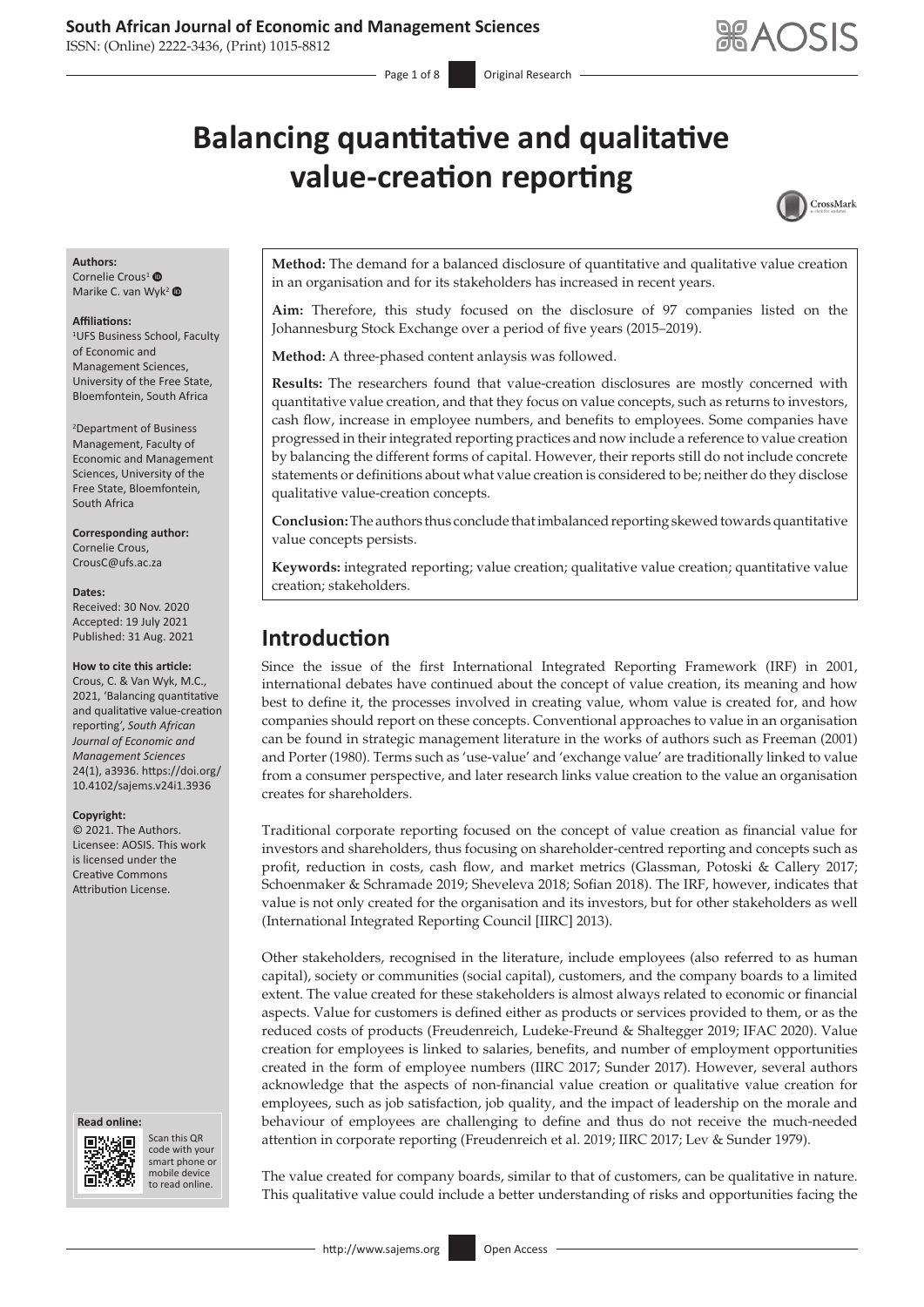organisation, building trust and relationships, a clearer articulation of strategy, and enhancement of their governance role (Adams 2017; IIRC 2014). Value for society or communities is often equated with Corporate Social Responsibility (CSR) expenditure or shared value (Gokten & Gokten 2017; Sheveleva 2018; Sofian 2018) to the exclusion of qualitative aspects, such as social licencing, legitimacy to operate, and cultural relationships and beliefs (Freudenreich et al. 2019; Gokten & Gokten 2017).

From the extant literature mentioned above, it is clear that value creation is not only a quantitative or economic concept, but should also include qualitative or non-financial aspects (Freudenreich et al. 2019; IIRC 2017; Lev & Sunder 1979; Gokten & Gokten 2017; Sofian 2018; Sheveleva 2018). The international focus on financial value, sometimes to the exclusion of qualitative or non-financial value, warrants investigation. Beyond the literature, the definition of value creation among companies issuing integrated reports demonstrate an overall focus on the quantitative value creation to the exclusion of qualitative value creation.

This article is aimed at stimulating the debate on what is implied by the term *value creation*, with reference to both quantitative and qualitative value-creation concepts. By analysing the extant literature, we demonstrate focus on the overarching quantitative value creation and only minimally on qualitative value-creation concepts. We demonstrate the quantitative emphasis through an analysis of published reports by environmentally sensitive companies listed on the Johannesburg Stock Exchange (JSE) between 2015 and 2019.

The article continues with a literature review providing an overview of the development of the term *value creation* in strategic management literature. This is followed by a discussion on how both qualitative and quantitative value creation have been defined for different stakeholders in literature. The results of the analysis of the integrated reports of the listed companies will then be presented, while recommendations for further research concludes the article.

# **Literature review Overview of the development of the term value creation**

*Value creation* has not only been a key concept in financial and management literature for decades, it also remains a quintessential objective performance measure for organisations across the board (Sheveleva 2018). The goal of any organisation is to *deliver* value to its investors (Knight 2002), as well as ultimately to *maximise* its shareholder value (Sacui & Dumitru 2014) through an array of operational, financial and investment policies (Burcă & Cilan 2016) in line with the shareholder value perspective.

There is no single universal definition that scholars agree on for the complex multi-dimensional construct that is *value creation*. Often the discipline and focus of theory and research determine the vantage point from which the term is

considered. However, the general interpretation of *value* in a business context is economical, in that companies create value for their shareholders that is quantifiable in monetary terms (Sheveleva 2018). Bowman and Ambrosini (2000) proposed that a clear distinction be made between *use value* and *exchange value.* In an attempt to arrive at a broad definition of value creation, and drawing on the work of Bowman and Ambrosini, Lepak, Smith and Taylor (2007:190) they defined value creation as 'the difference between use and exchange value that can apply to all levels of analysis'.

From a fundamental consumer perspective, *use value* refers to consumers' individual – and therefore subjective – assessment of product or service qualities in relation to their personal needs, that is perceived value (Bowman & Ambrosini 2000). Perceived value can be construed as a qualitative measure, and may include aspects such as customer satisfaction, retention and loyalty, which will be discussed later in this article. *Exchange value* refers to the monetary value due to consumers, or quantitative aspects, at the exact point of 'exchange' or purchase in order to obtain a product or service (Bowman & Ambrosini 2000).

From their resource-based stance, Bowman and Ambrosini (2000) reiterated that *value* could only be *created* once inert resources – tangible and intangible alike – are subjected, through human intervention, to a production process in which the resources are activated, developed, and made operational. It was held that only through the subjugation of the values *acquired* by the firm, that is resources, to a transformation process could new *use value* ultimately be created. This, in essence, limited the extent to which any organisation could add value to that which was ultimately *owned* by the organisation. In this context, the emphasis is on strategy, according to the work of Porter (1980:xv), who reiterates that 'the value of resources and capabilities is inextricably bound with strategy'.

The proposition of generic and corporate strategies by Porter (1980) is central to deconstructing the notion of value creation. Generic strategy pertains to the creation of a competitive advantage within the industry it competes in so as to create optimal value for both the individual consumer and the organisation. Value is added to benefit the individual consumer through a trade-off between the benefits and sacrifices, as perceived by the consumer, in line with the previous example of *use* and *exchange* value (Bowman & Ambrosini 2000). Inversely, consumers add value through the trade-off between the benefits and sacrifices as perceived by the organisation. According to Porter (1980), creating value for customers, at least on an individual level, suggests: (1) increased effectiveness through differentiated treatment, based on the individual consumer's needs, value and potential; (2) efficient and effective processes; (3) better margins; and (4) increased relevance and reduced reaction time.

Corporate strategy is concerned with improving shareholder value, the maximisation of long-term profitability and, ultimately, the value of the organisation. This is achieved not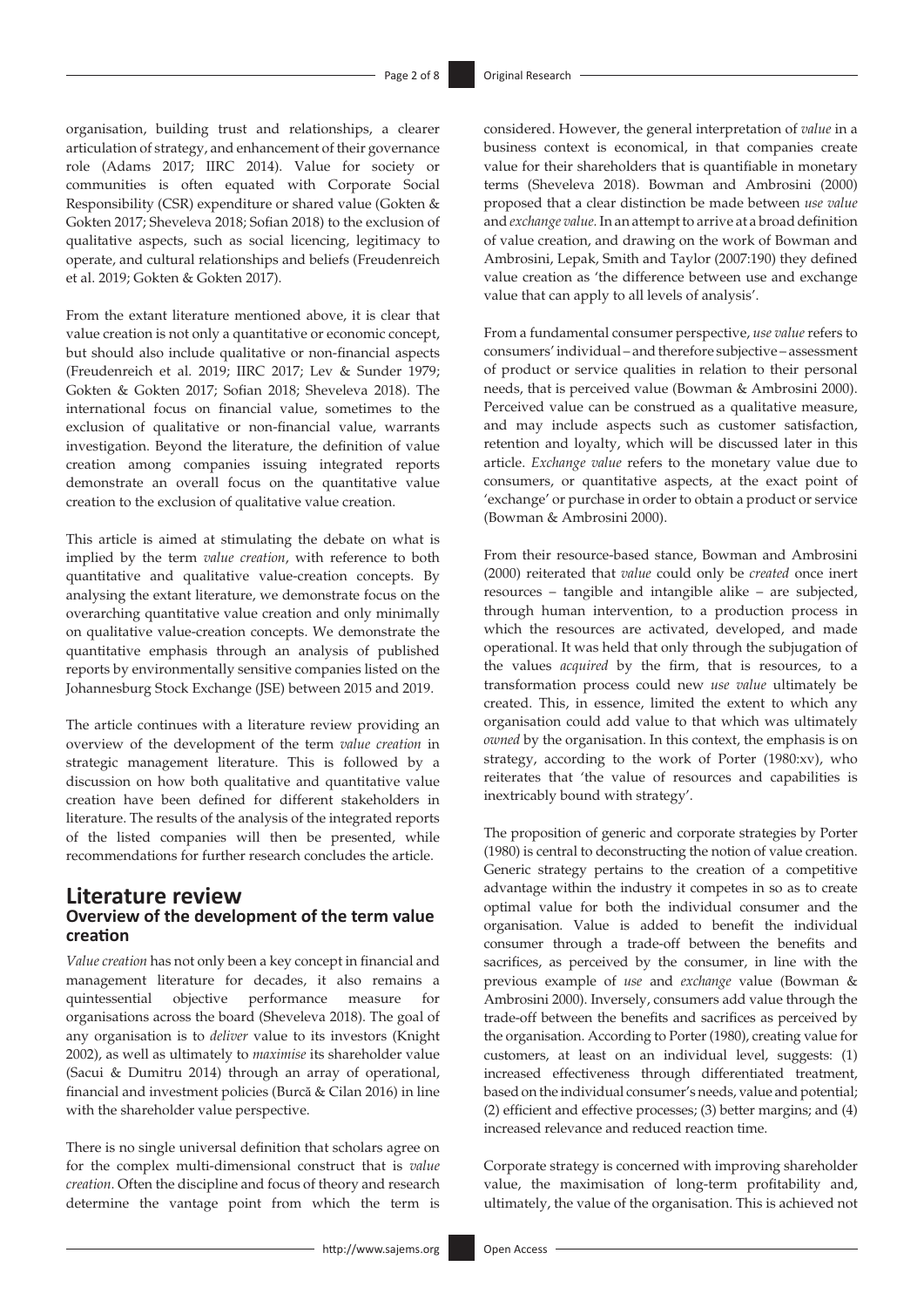only through competing in the relevant industries and the number of business, but also through adding value synergistically and sustainably. In essence, corporate strategy enables organisations to pursue new strategic avenues that ultimately hold the potential to increase the value for the shareholder and the value of the organisation. From this vantage point, the primary strategies, defining value, rest on both internal (investigation and selection of additional strategic avenues within the organisation), and external business endeavours (mergers, acquisitions and alliances).

The notion of value creation has, however, gone through a transformational process of its own over the years, in which the initial definition evolved from one that was primarily concerned with financial capital to one that now acknowledges that value is 'multi-capital and multi-dimensional' (IIRC 2013:10). The evolution of value-creation concepts is a result of how they allow an enhanced understanding of the changing values, priorities, and strategy-identifying approaches of organisations over the years (Sheveleva 2018). In their review of the evolution of value creation, specifically in the field of strategy, Ramaswamy and Ozcan (2013) point out that it was not until the 1980s that organisations began to change how they viewed the process of value creation. This emerged in the work of authors such as Barney (1991) and Wernerfelt (1984). Smaller competitors with less access to resources began to outmanoeuvre and successfully compete with larger organisations. In examining this phenomenon, three fundamental causes, related to resources, from which ultimately value creation emerged: (1) resources are not only financial and physical but also intellectual; (2) resources are mutually interchangeable, and through the strategic use of joint ventures and alliances, the resources of external parties can innovatively be leveraged; and (3) the starting point has to be the realisation that strategy is about the efficient and effective use of resources 'whether reusing and redeploying core competencies in new applications across businesses or changing industry norms' (Ramaswamy & Ozcan 2013:7). These assumptions led to senior management shifting its focus away from being mere resource allocators to becoming the leveragers of corporate resources.

As a result of smaller firms' relationships and alliances with external parties, and their access, consequently, to an entire resource base, the concept of value creation evolved from being limited to internal resources and competencies to a significantly broader idea of what the organisation owned. The notion of a global resource base is also in line with Porter's (1989) emphasis on the importance of capturing the benefits of relationships between businesses and business units in order to create synergy and ultimately increase the value creation of the organisation.

Up until this point, the responsibility for creating value was still solely that of the organisation itself. The different forms of value created – whether on a corporate level (shareholder value) or an individual consumer level (perceived value) – were financial. All of this was, however, disrupted at the turn of the century as (1) customers increasingly became a source

of talent, knowledge and competence (Ramaswamy & Ozcan 2013); and (2) the call for a new model for conducting business emerged (Porter & Kramer 2019).

The concept of Creating Shared Value (CSV) was suggested as a model that would ultimately bridge the gap between business and society brought on by the value perspective of the shareholders' narrow-minded pursuit of short-term profits at the expense of the broader community. The notion of CSV is concerned with the generation of economic value in a manner that also brings about value for society at large by addressing its unique challenges (Porter & Kramer 2019; Windsor 2017). The use of CSV as a proxy for value creation has, however, been criticised due to its ideological similarity to CSR and its philanthropic goals with little or no profit maximisation or value creation for society (Komonen 2019; Sheveleva 2018). As Windsor (2017:81) states: 'CSR activity remains costless to the firm, which may enjoy reputational benefits', as the organisation is responding to social requests rather than behaving responsibly.

Regardless of the critique, the CSV approach brought an increase in organisations' competitiveness, while the social and economic conditions of the communities in which organisations conduct their business were uplifted. Suddenly, the scope of value creation was broadened and challenged to move beyond mere financial (quantitative) value creation to include elements of shared value and non-financial (qualitative) value creation. Non-financial, qualitative value creation instils trust and confidence as it is directly associated with management strategy and the environmental context that guides the decision-making process (Burcă & Cilan 2016).

## **Value creation for different stakeholders**

Now more than ever, organisations are aware of the importance of addressing the needs and expectations of a diverse and ever-increasing number of interest groups (Sheveleva 2018). This results in the focus ultimately shifting from a shareholder perspective to a stakeholder perspective. Stakeholders are 'groups and individuals who benefit from or are harmed by, and whose rights are violated or respected by, corporate actions' (Freeman 2001:59). The rationale for stakeholder engagement is rooted in the possible advantages and additional value that can be derived from this endeavour as a result of greater trust in the organisation based on increased accountability and transparency. Sheveleva (2018) emphasises the need for effectively integrated stakeholder thinking as this is the only way in which sustainable stakeholder value can be created. The question remains, however, as to how this value can and should be defined.

According to Windsor (2017:76), the concept of value 'lacks theoretical precision and empirical verification'. Although the concept has developed in the management and strategy disciplines, there is little agreement among scholars on its definition. One definition of value is 'the surplus or gain in someone's welfare relative to a previous condition', alluding to a quantitative economic concept (Windsor 2017:76).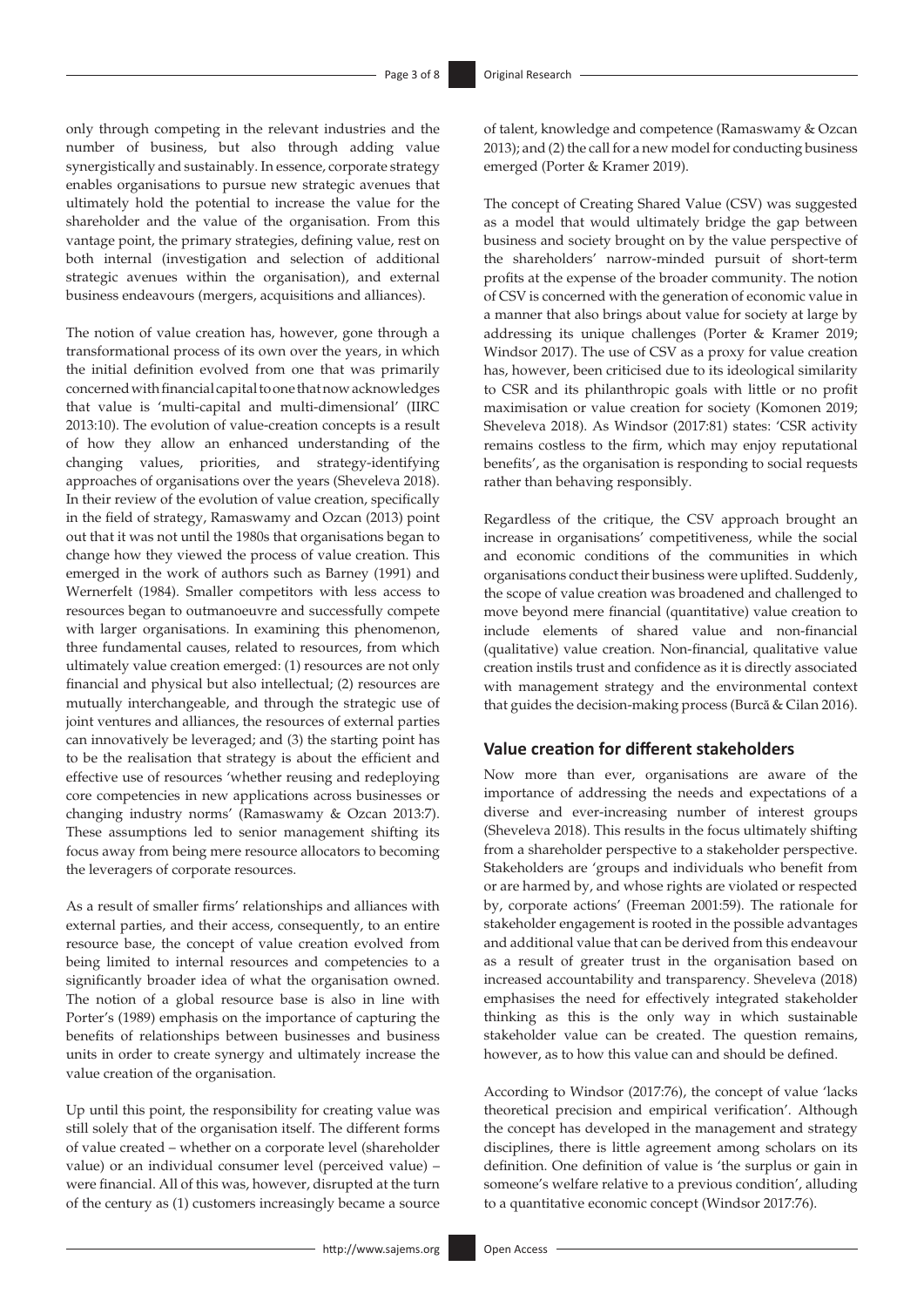The IRF (IIRC 2013) conceptualises value as twofold: for the organisation, and for other stakeholders. The value created for the organisation itself pertains to the organisation's obtained financial returns that are transferred to the shareholders, while value created for others pertains to more abstract concepts, such as relationships, endeavours and interactions (Sheveleva 2018). Both of these concepts include objective (quantitative) and subjective (qualitative) aspects.

Furthermore, the IRF links value creation closely to the six capitals. By recognising the interconnectedness of the six capitals (financial, manufactured, human, relational, natural, and intellectual) and understanding how to balance these capitals within an organisation, management could create value in the short, medium and long term for all stakeholders (IFAC 2020; Sheveleva 2018). This interconnectedness denotes complex relationships which rest on more than just economic and quantitative aspects for both the organisation and other stakeholders.

Value to the organisation lies in the profitability of the organisation (Barnabe, Giorgino & Kunc 2019; Freudenreich et al. 2019; Śledzik 2013). This approach to defining value is related to the shareholder and agency theories in which management creates value for shareholders and the organisation, among others, in the form of profits, increased cash flow and Return on Investment (ROI), as well as reduced costs, fixed asset investments and taxes (Dalbøl & Dalbøl 2011; Karia 2019; Śledzik 2013). On the other hand, value for others is linked to the stakeholder theory according to which an organisation should consider the legitimate needs of different stakeholder groups to ensure the sustainability of the organisation (Acciaro 2015). Additionally, scholars argue that value is only created for others if an organisation does manage the relationships effectively, as well as appreciate the active contribution of the stakeholders (Freudenreich et al. 2019; Komonen 2019).

Identifying multiple stakeholders and their contributions to an organisation is not an easy task. Value-creation literature commonly focuses on investors as the primary stakeholders (Adams 2017; Barnabe et al. 2019; Freudenreich et al. 2019; Glassman et al. 2017; Gokten & Gokten 2017; Sheveleva 2018; Śledzik 2013), and to a lesser extent on other stakeholders, such as employees, the board of directors, suppliers, customers, and society or communities at large. Determining the quantitative (objective) value an organisation creates for each group seems the prevalent method of defining value for each group. Identifying qualitative (subjective) value is, however, more complicated.

As providers of capital to organisations, authors identify investors as the primary stakeholders in any organisation. As such, the majority of the value-creation literature focuses on how value is defined and created for them (Adams 2017; Barnabe et al. 2019; Freudenreich et al. 2019; Grassman, Fuhrmann & Guenter 2019; Śledzik 2013). Flower (2015) and Cheng et al. (2014) criticised the IRF for promoting practices that allowed organisations to focus their reporting on the providers of capital to the exclusion of other stakeholders. Statements in the IRF, such as 'IR aims to improve the quality of information available to the providers of financial capital to enable a more efficient and productive allocation of capital' (IIRC 2013:2), as well as the statement, 'The ability of an organization to create value for itself enables financial returns to the providers of financial capital' (p. 4), certainly support this argument.

Value to customers is often expressed as providing goods and services at affordable prices and better resource allocation to reduce related costs (Freudenreich et al. 2019). The qualitative value related to customers, such as customer satisfaction and customer loyalty, is not addressed in extant value-creation literature except for linking value back to the organisation as increased profits and cash flows (Dalbøl & Dalbøl 2011; Śledzik 2013; Titko & Shina 2017). The emotional value created (how customers feel) is either not recognised by management or not considered to be relevant to purposes of reporting.

Similarly, the value created for employees, in the form of human capital, is often reflected in company reports and literature with quantitative measures, such as the number of hours worked, financial benefits received, rewards schemes, and education provided (Gokten & Gokten 2017; Śledzik 2013; Sunder 2017; Titko & Shina 2017). The qualitative value an organisation creates for employees, such as quality leadership, low employee turnover, staff morale, employeedriven innovation, institutional knowledge, fair staff policies, productivity, skills level and capabilities are recognised in the human-capital literature only. Value-creation literature, however, excludes these concepts as they are seen to be emotional and not directly linked to financial performance (Adams 2017; Gokten & Gokten 2017; IIRC 2017; Karia 2019; Śledzik 2013; Sunder 2017).

Social value is linked to the competitive advantage gained from the 'sustainable development of markets and society' (Freudenreich et al. 2019:3). This relationship, unlike that of customers, suppliers and employees, is not governed by an economic contract. Social value creates a stable operating environment for an organisation in which to operate and results in legitimising its operations and granting the organisation a social licence to operate (Freudenreich et al. 2019; Gokten & Gokten 2017). Gokten and Gokten (2017) argue that social value is not easy to identify and define as it includes non-financial aspects, such as social and political pressure and mutual trust between the organisation and society.

# **Research method**

Because companies trading in environmentally sensitive industries tend to issue higher-quality non-financial reports to improve their reputation (Azapagic 2004; Cho & Patten 2007; Christian 2016; De Villiers & Alexander 2014; Farneti & Guthrie 2009; Maubane, Prinsloo & Van Rooyen 2014), all companies listed on the JSE in environmentally sensitive industries were selected. These industries include Chemicals,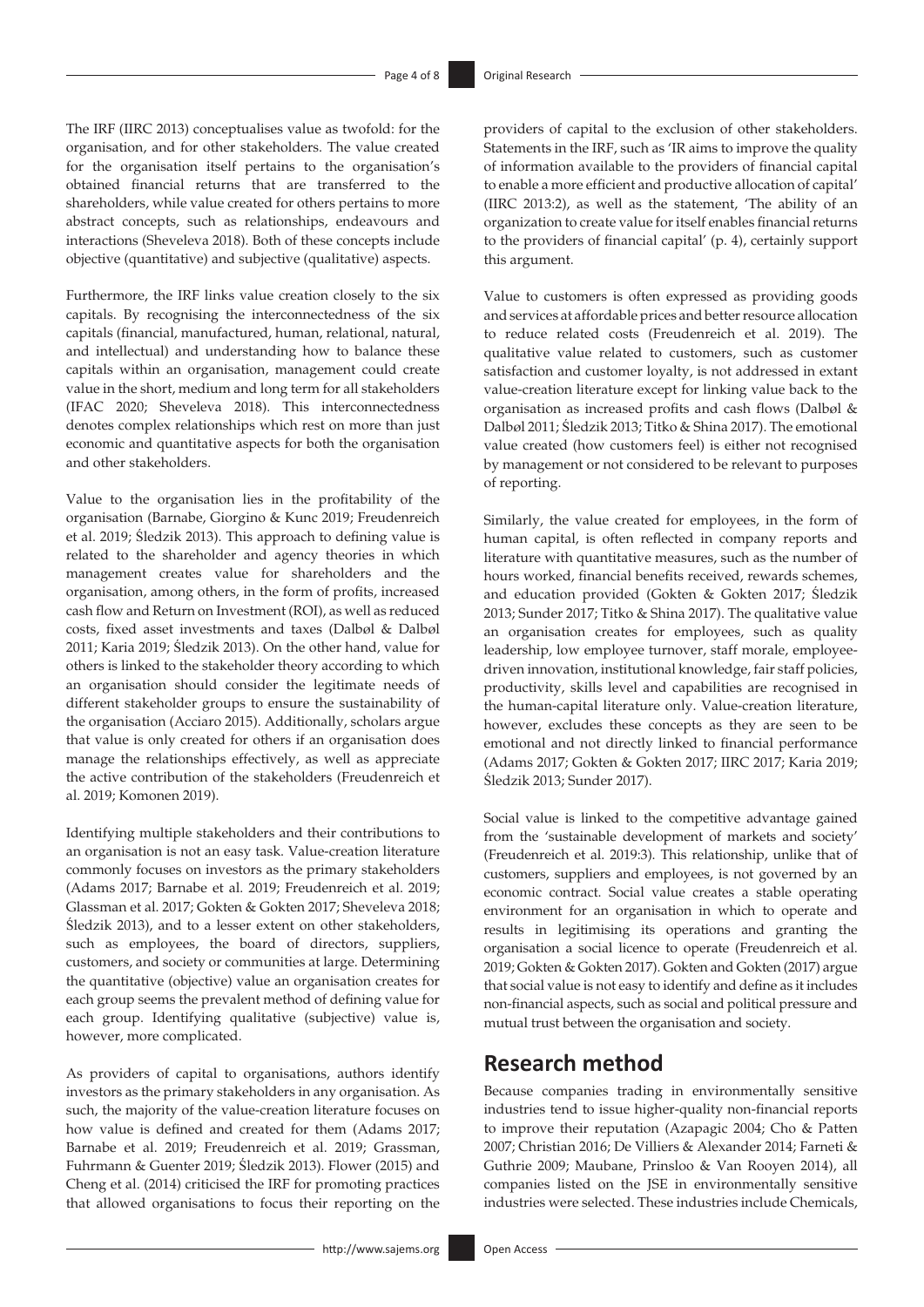Construction and Material; Forestry and Paper; Industrial Metals and Mining; Mining, Oil and Gas; and Pharmaceuticals. A total of 97 companies were identified, of which only 65 issued integrated reports over a six-year period. The study focused on analysing the published Integrated and Annual Reports for these companies in the period 2014 to 2019. In some cases, companies issued both an Integrated, as well as an Annual Report. In these cases, both reports were analysed.

The Integrated Reports and Annual Reports all included detailed financial statements prepared according to International Financial Reporting Standards (IFRS). The financial statements include profits, cash flow, salaries, return on investment and other quantitative benefits to shareholders. The financial statements were used as a proxy for quantitative value creation, and financial capital disclosure and no detailed analysis was performed.

A three-phase content analysis was conducted. In the first phase, the [Atlas.ti](http://Atlas.ti) program was used, and an automated code was created to search the reports for the use of the term *value creation*. The results are reflected in Table 1. The second phase involved a detailed analysis of each occurrence of the term to identify any explanation or definition provided by the sampled companies. The third phase of the analysis used [Atlas.ti](http://Atlas.ti) again to summarise the number of occurrences in which the term *value creation* occurred in conjunction with the qualitative aspects in the reports. A co-occurrence table was generated and is presented in Table 2.

# **Findings and discussion**

A total of 594 reports were analysed for the 97 companies in the sample. The term *value creation* was used a total of 1058 times over the 6-year period. Table 1 summarises the results from phase one of the data analysis.

The search yielded between 65 (2019) and 473 (2017) instances of *value creation* per year across all the reports. In 2017, the term was used 102 times in a single report. The increased use of the term indicates that these companies became increasingly aware of their responsibility to report on the value they created between 2014 and 2017. From 2018, the number of times the term was mentioned in a single report decreased significantly to a maximum of nine times in 2018 and eight times in 2019.

Although there was a decrease in the use of the term *value creation*, five aspects that require further consideration in a detailed analysis of the published reports were identified.

Firstly, several companies linked their value creation to the IRF and the use of the six capitals. The concept 'six capitals'

**TABLE 1:** Number of occurrences of the term 'value creation' per year.

| Variable                                                  | 2014 | 2015 | 2016 | 2017 | 2018 | 2019 |
|-----------------------------------------------------------|------|------|------|------|------|------|
| Total number of reports analysed                          | 114  | 106  | 119  | 115  | 75   | 65   |
| Total number of occurrences of<br>the term value creation | 104  | 152  | 228  | 473  | 36   | 65   |
| The highest number of<br>occurrences in a single report   | 10   | 11   | 32   | 102  | q    |      |

occurred 724 times over the six-year period. This practice demonstrates a positive move towards considering the balance between the capitals and recognising their complex interrelatedness (IFAC 2020; Sheveleva 2018). BHP Billiton (2019:11), for example, included a statement in their 2019 Integrated Report under the explanation of their operational model that states: 'We have a simple and diverse portfolio of tier one assets around the world, with low-cost options for future growth and value creation'. Gold Fields (2019:1) stated that they 'embrace integrated thinking and [*take*] an integrated approach to value creation, which aligned with the IIRC six capital model'. Although these statements refer to the IRF and value creation, they are general in nature and do not provide a definition of how these companies quantify or qualify value creation.

Similarly, Adcock Ingram (2018) refers to the six capitals and relationships in their value-creation statement while including reference to stakeholders:

When making decisions on how to manage and grow the business, we consider those resources and relationships that are critical to our ability to create value. Input from each of the six capitals is needed for the effective management and subsequent value creation for all our stakeholders. (p. 10)

Exxaro Resources (2018) also references the six capitals and links the balancing of these capitals to sustainable growth and benefits for stakeholders, without providing a specific definition of what they consider the value they create to be:

Exxaro uses the six-capitals model (natural, human, social, manufactured, intellectual and financial capital) as a balanced approach to increase our potential to invest and develop for sustainable growth ... to maximise the benefit to all stakeholders, internally and externally. (p. 8)

Secondly, the majority of companies relate value creation in the integrated reports to financial or quantitative value, in

| <b>TABLE 2:</b> Co-occurence of 'value creation', qualitative and quantitative concepts. |                                        |                                           |  |  |  |
|------------------------------------------------------------------------------------------|----------------------------------------|-------------------------------------------|--|--|--|
| Concept used in conjunction<br>with 'value creation'                                     | Co-occurrence with<br>'value creation' | <b>Total occurrence</b><br>in all reports |  |  |  |
| <b>Qualitative</b>                                                                       |                                        |                                           |  |  |  |
| Staff retention                                                                          | 12                                     | 547                                       |  |  |  |
| Skills development                                                                       | 108                                    | 3641                                      |  |  |  |
| <b>Employees and staff</b>                                                               | 257                                    | 11 306                                    |  |  |  |
| Customers                                                                                | 84                                     | 5501                                      |  |  |  |
| <b>Customer retention</b>                                                                | $\Omega$                               | 29                                        |  |  |  |
| <b>Customer loyalty</b>                                                                  | $\Omega$                               | 32                                        |  |  |  |
| Satisfaction                                                                             | 64                                     | 894                                       |  |  |  |
| Society                                                                                  | 264                                    | 6531                                      |  |  |  |
| Quantitative                                                                             |                                        |                                           |  |  |  |
| Return on asset                                                                          | 22                                     | 321                                       |  |  |  |
| Profitibility growth                                                                     | 4                                      | 69                                        |  |  |  |
| Shareholders return                                                                      | 82                                     | 1101                                      |  |  |  |
| Investors                                                                                | 32                                     | 1097                                      |  |  |  |
| Sustainability growth                                                                    | 40                                     | 471                                       |  |  |  |
| Cash                                                                                     | 110                                    | 9337                                      |  |  |  |
| Six capitals                                                                             | 77                                     | 724                                       |  |  |  |
| <b>Dividends</b>                                                                         | 86                                     | 3627                                      |  |  |  |
| Return on capital                                                                        | 58                                     | 1039                                      |  |  |  |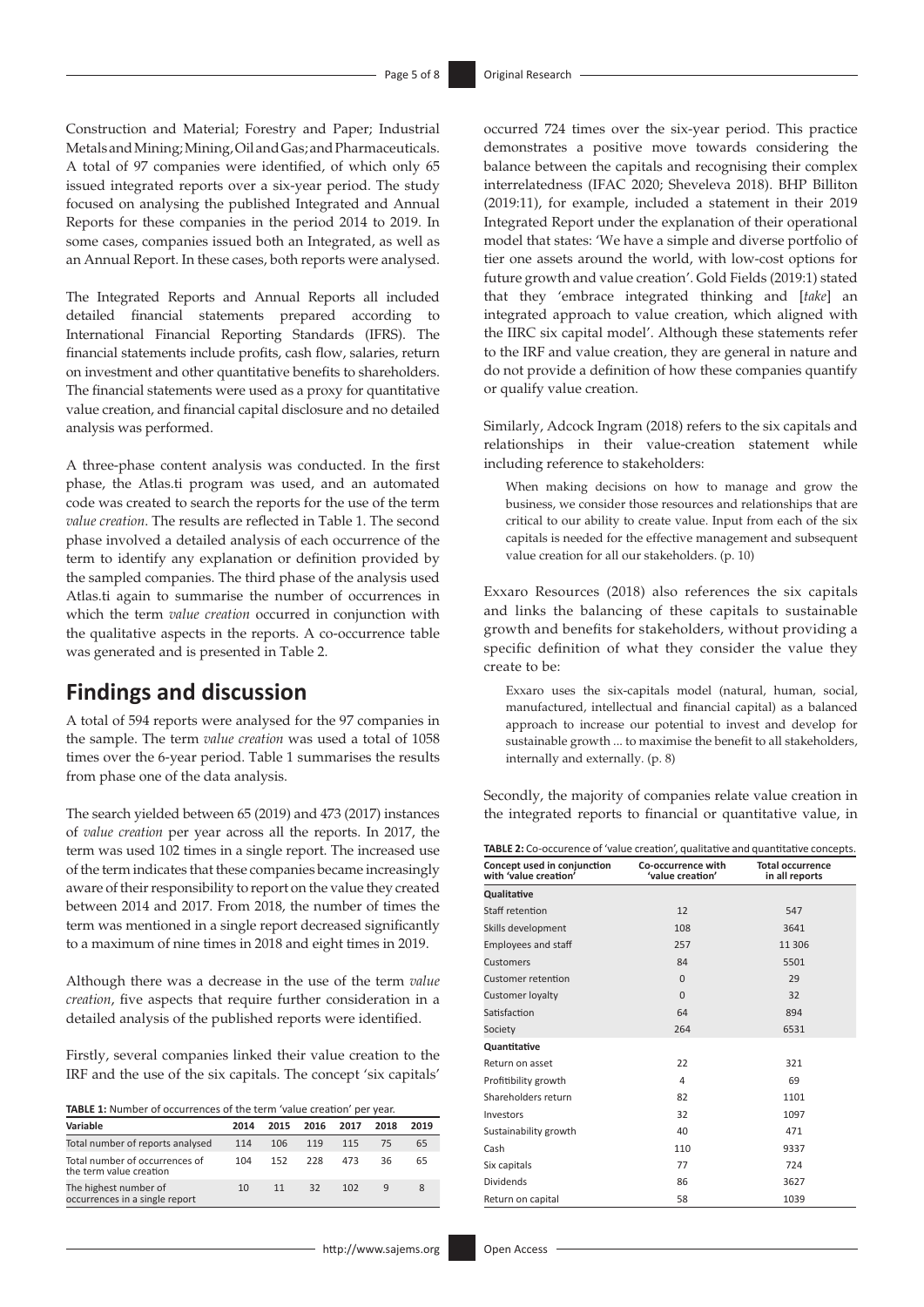keeping with the main focus in the literature on value creation (Burcă & Cilan 2016; Porter 1980; Ramaswamy & Ozcan 2013; Sacui & Dumitru 2014; Sheveleva 2018; Windsor 2017). This is demonstrated by the inclusion of the financial statements prepared according to IFRS and the mention of quantitative aspects in the narrative descriptions of value creation. Return on assets (*n* = 321), Return on capital (*n* = 1039), Dividends (*n* = 3627), Profitability growth (*n* = 69), Cash (*n* = 9337) and shareholders' returns (*n* = 1101), occurring mostly in the narrative descriptions, are all linked to quantitative value creation and placed additional focus on the quantitative information contained in the financial statements.

This emphasis on financial and quantitative value creation demonstrates the companies' focus on shareholders and investors as primary stakeholders to the exclusion of other stakeholders (Adams 2014; Barnabe et al. 2019; Freudenreich et al. 2019; Grassman et al. 2019; Śledzik 2013). The company Accentuate (2019) relates value creation to profitability growth; Lonmin relates it to shareholders' return (Lonmin 2016:2); and Pan African Resources (2015:5) relates it to 'share price performance, sustainable earnings, cash flow growth and by consistent dividend payment'. Another example is the use of metrics to quantify value creation in the 2019 Integrated Annual Report by African Rainbow Minerals (2019):

Underpinned by metrics that measure the sustainability of value creation for stakeholders (minimum rate of return; other hurdle rates; payback periods; return on assets; return on capital employed; dividend pay-out/cover ratio, etc). (p. 1)

Thirdly, companies acknowledge the value they create for customers in the products and services they offer (*n* = 84 occurrences linked to value creation), supporting the literature that emphasises value to customers as quantitative in nature (Bowman & Ambrosini 2000; Freudenreich et al. 2019; Porter 1980; Sheveleva 2018; Śledzik 2013; Titko & Shina 2017). Omitted from the integrated reports is the acknowledgement that value creation to customers also includes qualitative values, such as loyalty (*n* = 0 linked to value creation) and customer retention ( $n = 0$  linked to value creation) (Bowman & Ambrosini 2000; Dalbøl & Dalbøl 2011; Titko & Shina 2017). This qualitative focus on products and services is demonstrated by African Oxygen (Afrox) (2019:12) in their Integrated Report, where they state: 'Value creation at Afrox is the sustainable and effective delivery of products and services to add value for its customers in a profitable manner'.

Fourthly, although companies recognise the importance of society in their value-creation process ( $n = 264$  linked to value creation), only two companies include social value or social licence to operate in their value-creation definition in integrated reports. In their 2016 Integrated Report, ArcelorMittal (2016) equated social-value creation with the Broad-Based Black Economic Empowerment (BBBEE) initiatives of the company and their business incubation project, not really defining qualitative value to society.

Only one company seemed to acknowledge that social value is linked to qualitative aspects, such as relationships. Anglo American Platinum (2017) states:

Our social licence to operate is highly dependent on our ability to demonstrate value creation to host communities and thus a positive impact on social capital. All our activities impact on social capital – the resources and relationships provided by people and society. These impacts can be described as the extent to which a company's actions or decisions contribute positively or negatively to a change in the welfare, capabilities, relationships or livelihoods of people living in society. (p. 30)

Finally, defining qualitative value created for employees, such as providing quality leadership and fair staffing policies, is overlooked when preparing integrated reports (Adams 2017; Gokten & Gokten 2017; Śledzik 2013; Sunder 2017). The value created for employees is quantified and, more often than not, reported as the investments in skills development (*n* = 108), staff or employee loyalty (*n* = 16) and education or the number of job opportunities created. Wesizwe Platinum (2014), for example, reported its goal of employing an estimated 3300 people by 2021*.*

The absence of qualitative value creation is even more concerning when compared to the risks disclosed in the integrated reports. Only 16 reports included staff retention and human capital as high-risk areas for the companies. This pattern is manifestly challenging for companies, as it appears that human capital and related value creation are not central concerns for South African listed companies.

# **Conclusion**

The concept of value creation is not a novel one and has enjoyed much attention from financial and strategic management scholars, such as Porter (1980) and Freeman (2001). The concept, however, evolved from focusing on shareholder value to one that also includes consideration of the value added to other stakeholders. Traditionally, in most of the literature, the term *value creation* is defined on a quantitative level in terms of maximising profits for shareholders. Value for other stakeholders is also often quantitatively expressed as the use value for customers, benefits to employees, and CSR expenditure in relation to communities.

Despite criticism of the continued focus on quantitative value creation in the IRF since its introduction, scholars have used this document to define and research the concept of value creation. The literature suggests that by considering the legitimate needs and contributions of stakeholders, organisations may determine qualitative value creation, such as customer satisfaction, staff retention, institutional memory, and staff focus on innovation which leads to increased legitimacy and social licence to operate (Freudenreich et al. 2019; Gokten & Gokten 2017; Śledzik 2013).

Regardless of the increasing focus on qualitative value-creation concepts in the literature mentioned above, our findings suggest that JSE-listed companies still do not sufficiently address or define non-financial and qualitative value creation.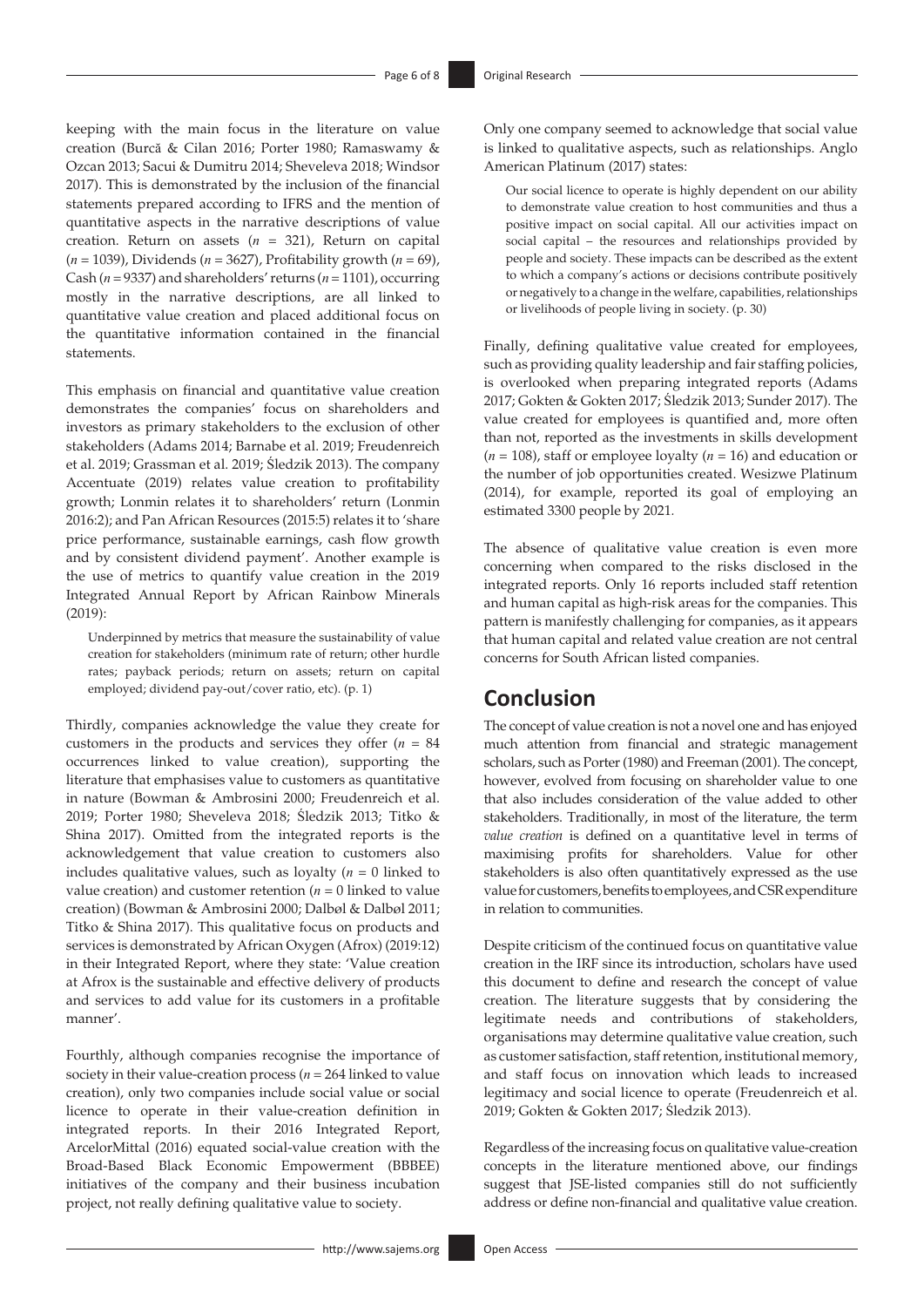The reporting themes identified in the data analysis clearly show a propensity for quantifying value creation in Integrated Reporting. This pattern continues in the reporting on value creation for customers, which is linked to products and services offered, the societal value linked to legislative requirements and BBBEE, and value for employees linked to remuneration and number of jobs created. Perhaps the focus on quantitative value is driven by the need to receive the greatest external interest, or perhaps the omission of qualitative value creation aspects in Integrated Reporting is due to the uncertainty by report preparers on what exactly non-financial value creation is. Either way, it is clear that more research is needed into how organisations, report preparers, and users of integrated reports perceive qualitative value creation.

# **Acknowledgements**

# **Competing interests**

The authors have declared that no competing interest exist.

### **Authors' contributions**

All authors contributed significantly to the conceptualisation, design, drafting and approval of the final manuscript. C.C was the project leader. M.C.V.W. was responsible for the literature on value creation from a strategic management persepctive. C.C. incorporated the aforementioned literature into the Integrated Reporting Literature, and conducted the data anlaysis and interpretation. Both authors conducted the final review and approval of the article before publication.

### **Ethical considerations**

This article followed all ethical standards for research without direct contact with human or animal subjects.

### **Funding information**

This research received no specific grant from any funding agency in the public, commercial, or not-for-profit sectors.

### **Data availability**

Data sharing is not applicable to this article as no new data were created or analysed in this study.

#### **Disclaimer**

The views and opinions expressed in this article are those of the authors and do not necessarily reflect the official policy or position of any affiliated agency of the authors.

# **References**

- Accentuate, 2019, *Integrated Annual Report 2019*, viewed 28 August 2020, from [http://www.accentuateltd.co.za/pdf/financials/57-Accentuate-Annual-](http://www.accentuateltd.co.za/pdf/financials/57-Accentuate-Annual-Report-2019.pdf)[Report-2019.pdf](http://www.accentuateltd.co.za/pdf/financials/57-Accentuate-Annual-Report-2019.pdf).
- Acciaro, M., 2015, 'Corporate responsibility and value creation in the port sector',<br>International Journal of Logistics Research and Applications 18(3), 291–311,<br>viewed 4 May 2020, from https://doi.org/10.1080/13675567.201
- Adams, C.A., 2014, 'The international integrated reporting council: A call to action', *Critical Perspective on Accounting* 27, 23–28, viewed 28 August 2020, from <https://doi.org/10.1016/j.cpa.2014.07.001>
- Adams, C.A., 2017, 'Conceptualising the contemporary corporate value creation process', *Accounting, Auditing and Accountability Journal* 30(4), 906–931. [https://](https://doi.org/10.1108/AAAJ-04-2016-2529) [doi.org/10.1108/AAAJ-04-2016-2529](https://doi.org/10.1108/AAAJ-04-2016-2529)
- Adcock Ingram, 2018, *Integrated report 2018*, viewed 28 August 2020, from [https://](https://www.adcock.co.za/Content/pdf/Adcock_IAR_2018.pdf) [www.adcock.co.za/Content/pdf/Adcock\\_IAR\\_2018.pdf.](https://www.adcock.co.za/Content/pdf/Adcock_IAR_2018.pdf)
- African Oxygen (Afrox), 2019, *Integrated report 2019*, viewed 28 August 2020, from [http://www.afrox.co.za/en/images/Afrox\\_Annual\\_IR\\_2019\\_tcm266-593671.pdf.](http://www.afrox.co.za/en/images/Afrox_Annual_IR_2019_tcm266-593671.pdf)
- African Rainbow Minerals, 2019, *2019 Integrated annual report*, viewed 28 August 2020, from [https://arm.co.za/wp-content/uploads/2020/06/2019\\_intergrated\\_](https://arm.co.za/wp-content/uploads/2020/06/2019_intergrated_annual_report.pdf) annual report.pdf
- Anglo American Platinum, 2017, *Integrated report 2017*, viewed 28 August 2020, from [https://www.angloamericanplatinum.com/~/media/Files/A/Anglo-American-](https://www.angloamericanplatinum.com/~/media/Files/A/Anglo-American-Group/Platinum/report-archive/2017/anglo-platinum-integrated-report-2017.pdf)[Group/Platinum/report-archive/2017/anglo-platinum-integrated-report-2017.pdf](https://www.angloamericanplatinum.com/~/media/Files/A/Anglo-American-Group/Platinum/report-archive/2017/anglo-platinum-integrated-report-2017.pdf).
- ArcelorMittal, 2016, *Integrated annual report 2016*, viewed 28 August 2020, from [https://www.arcelormittal-reports.com/reports/integrated-2016/pdf/full](https://www.arcelormittal-reports.com/reports/integrated-2016/pdf/full-integrated.pdf)[integrated.pdf](https://www.arcelormittal-reports.com/reports/integrated-2016/pdf/full-integrated.pdf).
- Azapagic, A., 2004, 'Developing a framework for sustainable development indicators for the mining and minerals industry', *Journal of Cleaner Production* 12(6), 639–662, viewed 04 May 2020, from [https://doi.org/10.1016/S0959-6526\(03\)00075-1](https://doi.org/10.1016/S0959-6526(03)00075-1)
- Barnabe, F., Giorgino, M. & Kunc, M., 2019, 'Visualizing and managing value creation through integrated reporting practices: A dynamic resource-based perspective', *Journal of Management and Governance* 25, 537–575, viewed 26 August 2020, from<https://doi.org/10.1007/s10997-019-09467-z>
- Barney, J., 1991, 'Firm resources and sustained competitive advantage', *Journal of Management* 17(1), 99–120, viewed 26 August 2020, from [https://doi.](https://doi.org/10.1177/014920639101700108) [org/10.1177/014920639101700108](https://doi.org/10.1177/014920639101700108)
- BHP Billiton, 2019, *BHP annual report 2019*, viewed 04 May 2020, from [https://www.](https://www.bhp.com/investor-centre/annual-report-2019) [bhp.com/investor-centre/annual-report-2019.](https://www.bhp.com/investor-centre/annual-report-2019)
- Bowman, C. & Ambrosini, V., 2000, 'Value creation versus value capture: Towards a coherent definition of value in strategy', *British Journal of Management* 11(1), 1–15, viewed 26 August 2020, from<http://doi.wiley.com/10.1111/1467-8551.00147>
- Burcă, V. & Cilan, T., 2016, 'Business excellence assessment from an integrated reporting perspective', *Journal of Economics & Business Research* 22(2), 91–114.
- Cheng, M., Green, W., Conradie, P., Konishi, N. & Romi, A., 2014, 'The International integrated reporting framework: Key issues and future research opportunities', *Journal of International Financial Management and Accounting* 25(1), 90–119, viewed 26 August 2020, from <https://doi.org/10.1111/jifm.12015>
- Cho, C.H. & Patten, D.M., 2007, 'The role of environmental disclosures as tools of legitimacy: A research note', *Accounting, Organizations and Society* 32(7–8), 639–647, viewed 18 August 2020, from [https://doi.org/10.1016/j.](https://doi.org/10.1016/j.aos.2006.09.009) [aos.2006.09.009](https://doi.org/10.1016/j.aos.2006.09.009)
- Christian, J., 2016, 'Differences between environmental disclosures in various corporate reports', unpublished Masters dissertation, University of Pretoria.
- Dalbøl, J.P. & Dalbøl, M.L., 2011, 'Sustainability and value creation', Masters thesis, Copenhagen Business School.
- De Villiers, C. & Alexander, D., 2014, 'The institutionalisation of corporate social responsibility reporting', *British Accounting Review* 46(2), 198–212, viewed 28 August 2020, from <https://doi.org/10.1016/j.bar.2014.03.001>
- Exxaro Resources, 2018, *Exxaro Resources Integrated Report 2018*, viewed 03 May 2020, from [https://www.exxaro.com/investor/integrated-reports2018/pdf/full](https://www.exxaro.com/investor/integrated-reports2018/pdf/full-integrated.pdf)[integrated.pdf](https://www.exxaro.com/investor/integrated-reports2018/pdf/full-integrated.pdf).
- Farneti, F. & Guthrie, J., 2009, 'Sustainability reporting by Australian public sector organisations: Why they report', *Accounting Forum* 33(2), 89–98, viewed 3 May 2020, from <https://doi.org/10.1016/j.accfor.2009.04.002>
- Flower, J., 2015, 'The international integrated reporting council: A story of failure', *Critical perspectives on Accounting* 27, 1–17, viewed 28 August 2020, from <https://doi.org/10.1016/j.cpa.2014.07.002>
- Freeman, R.E., 2001, 'A stakeholder theory of modern corporations', in T.L. Beauchamp & N.E. Bowie (eds.), *Ethical theory and business*, pp. 56–65, Prentice-Hall, Upper Saddle River, NJ.
- Freudenreich, B., Ludeke-Freund, F. & Shaltegger, S., 2019, 'A stakeholder theory perspective on business models: Value creation for sustainability', *Journal of Business Ethics* 116, 1–16, viewed 26 August 2020, from [https://doi.org/10.1007/](https://doi.org/10.1007/s10551-019-04112-z) [s10551-019-04112-z](https://doi.org/10.1007/s10551-019-04112-z)
- Glassman, D., Potoski, M. & Callery, P., 2017, 'Missing metrics that matter to investors: How companies can develop ESG financial value creation metrics', *The Journal of Environmental Investing* 8(1), 206–221, viewed 3 May 2020, from [https://doi.](https://doi.org/10.2139/ssrn.3520685) [org/10.2139/ssrn.3520685](https://doi.org/10.2139/ssrn.3520685)
- Gokten, S. & Gokten, P., 2017, 'Value creation reporting: Answering the question "value to whom" according to the International Integrated Reporting Framework', *Zeszyty Teoretuczne Rachunkowsci* 91(147), 145–169, viewed 3 May 2020, from <https://doi.org/10.5604/01.3001.0009.8028>
- Gold Fields, 2019, *Integrated Annual Report 2018*, viewed 3 May 2020, from [https://](https://www.goldfields.com/reports/annual-report-2018/pdf/full.pdf) [www.goldfields.com/reports/annual-report-2018/pdf/full.pdf](https://www.goldfields.com/reports/annual-report-2018/pdf/full.pdf).
- Grassman, M., Fuhrmann, S. & Guenter, T.W., 2019, 'Drivers of the disclosed "connectivity of the capitals": Evidence from integrated reports', *Sustainability Accounting, Management and Policy Journal* 10(5), 877–908, viewed 25 August 2020, from <https://doi.org/10.1108/SAMPJ-03-2018-0086>
- IFAC, 2020, *Understanding value creation*, IFAC, New York, NY, viewed 08 July 2020, from [https://integratedreporting.org/wp-content/uploads/2013/07/IR-Background-](https://integratedreporting.org/wp-content/uploads/2013/07/IR-Background-Paper-Value.pdf)[Paper-Value.pdf](https://integratedreporting.org/wp-content/uploads/2013/07/IR-Background-Paper-Value.pdf).